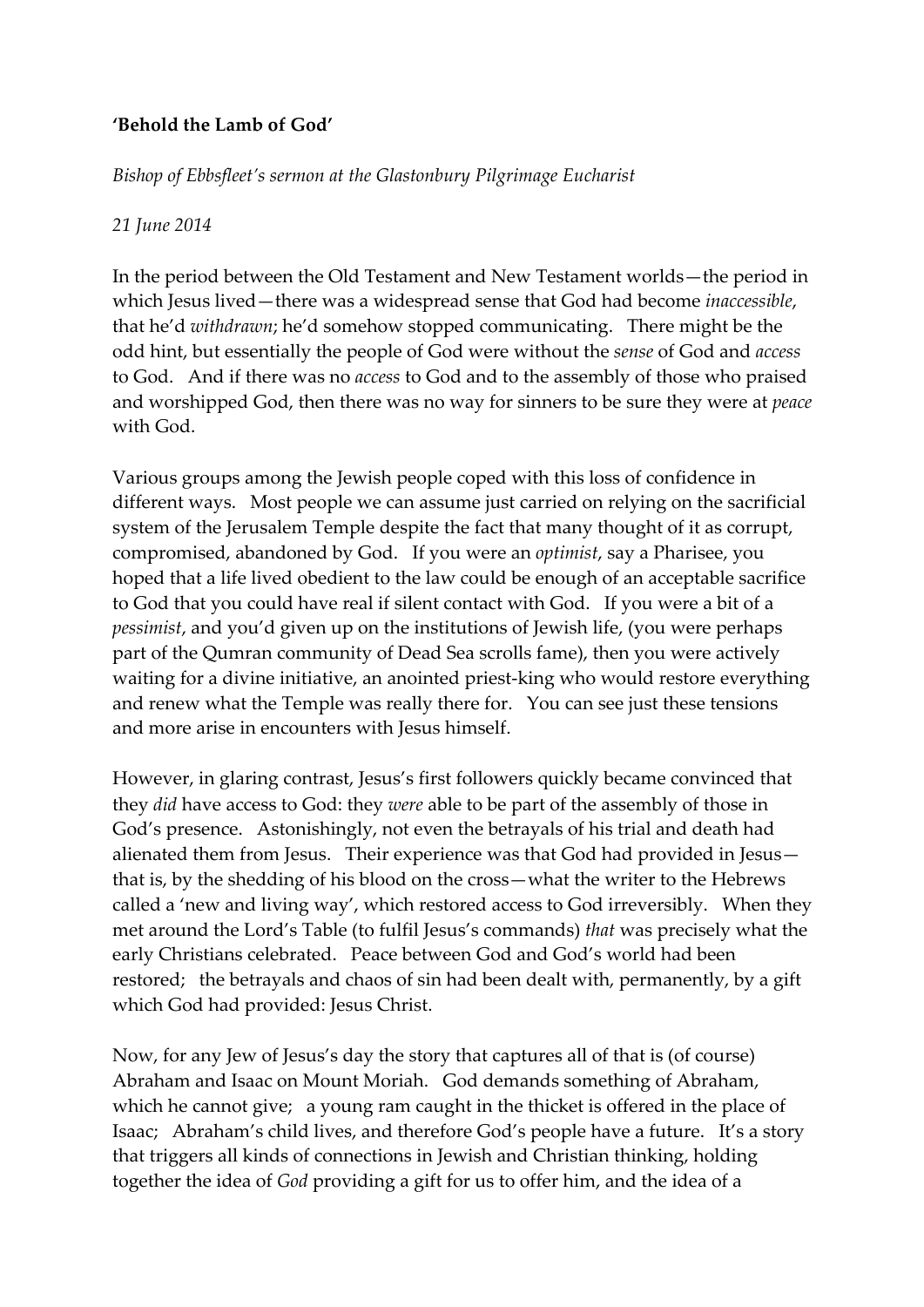community (ie, the descendants of Abraham) to worship God and to be in love and intimacy with God. *The point was, God had provided a gift to be given back to him that in turn made possible a future for God's people.*

So, when John the Baptist saw Jesus and shouted, "Look! *There's* God's lamb, who takes away the sins of the world" (John 1.29) the Baptist's audience couldn't have failed to make the connection with Abraham's words (Gen 22) "God will provide a lamb for sacrifice my son". Of all the associations in the OT, it was the thought of the male lamb caught in the thicket, and all that it stood for, that John was picking up when he saw Jesus and understood that he was the offering that God was providing so that humanity had a pure gift to offer, a gift that would ensure the future relationship between God and his people. Jesus would be the sacrifice that would take away the whole world's sin, so that God and God's creatures will have a future together. "Mark my words! There is the lamb God has provided." the Baptist says, "He's the one whose death will make peace and open a new future, which nothing can destroy or blot out." He's the one, not me! Don't waste your time on me: follow him, understand him. I must decrease. God has provided.

Now, in the New Testament, sooner or later, talk about lambs becomes talk about the Passover, and that means the blood that keeps death away. The same lamb was also the shared Passover *meal* of God's people as they journeyed toward the cloud and fireworks of God's presence on Mount Sinai. And no reader will miss the way in which John insistently presses the Passover and the Passion together, even making an explicit allusion to the slaying of the Passover lambs, at the time of the crucifixion. Elsewhere in the NT (and especially in the First Letter of Peter) you'll find the same reference, and there is also the reference to the *predestined* lamb that appears in the Revelation of John the Seer. So, whether John the Baptist made these remarks himself on some identifiable date around 27AD or not the early disciples are pulling together all sorts of levels and angles of imagery around Jesus, which helps us to see and understand how *Jesus* opens up a new and living way to trust and intimacy with God. Here is the offering that makes and holds open a future for the people of God; here is an offering that keeps death away, and establishes peace with God; here is an offering to God which in turn becomes our common meal.

For all these reasons, at the very moment when the consecrated gifts are held up before Holy Communion, the Church universal (East and West) has for centuries used the words of John the Baptist: "Behold!" not just look, but *understand*. Jesus is God's lamb, God's gift for sacrifice, the gift that God accepts, that covers the sin of the world, that renews trust and intimacy, that opens 'the new and living' future for God's people.

To end, perhaps it's worth at this moment underlining one further consequence of all this.